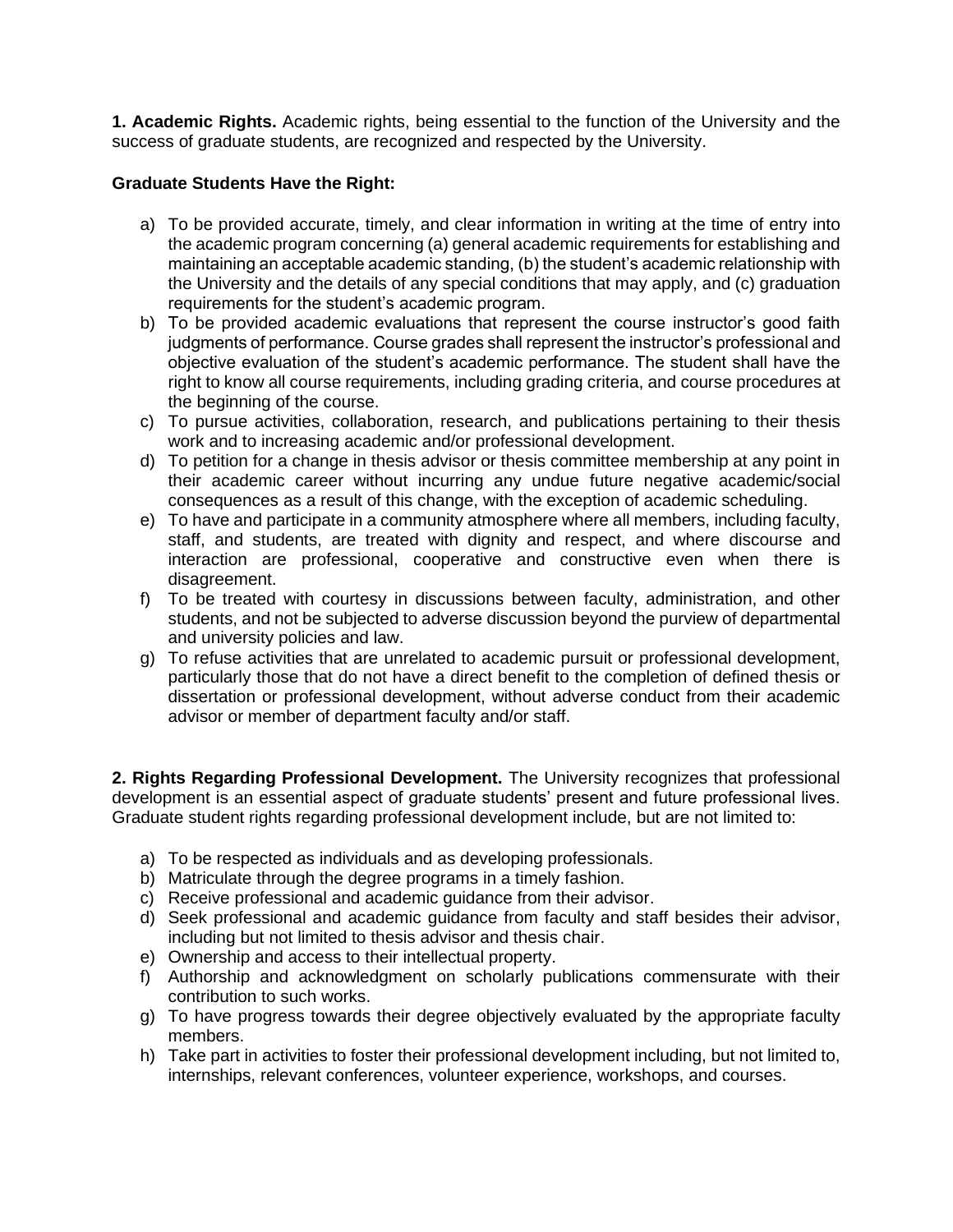- i) Not have their progress hindered by the University/professors/advisors/administrators as long as the student is within good standing with their department.
- j) Change their thesis advisor.
- k) Collaborate with students, faculty, and staff for their professional and academic development.
- l) All funding as outlined in their contract as long as they have abided by the terms of the contract and maintained good academic standing in their department.

**3. Rights Regarding Information and Privacy.** The University recognizes the importance of student privacy and access to pertinent and essential information to continue their academic and professional process smoothly. Graduate student rights regarding information and privacy include but are not limited to:

- a. Graduate and Professional Students shall have the right to information, including the right to:
	- 1 Be informed of their rights and responsibilities; [R&R.](https://www.uttyler.edu/wellness/rightsresponsibilities.php)
	- 2 Be included in any decision-making regarding services and policies pertaining to their wellbeing.
	- 3 Clear, written information on the degree program pertaining to degree requirements, departmental requirements, expectations of students, and the expected timeline for academic progress.
	- 4 Have their plan of academic progress reviewed and approved by their advisor annually.
	- 5 Adhere to the plan of academic progress and not be hindered by the University/professors/advisors/administrators.
	- 6 Written communication of any changes made to department expectations on degree requirements, academic progress, and funding requirements.
	- 7 Be informed in advance of any changes to the University's health insurance policy as they pertain to the primary insured and dependents.
	- 8 Inquire about, discuss, and contest contractual provisions relating to family leave, sick leave, departmental service requirements, definition of working hours.

b. Graduate and Professional Students under an assistantship of any kind shall also have the right to:

- 1. Know the minimum departmental stipend within their own department prior to signing a contract.
- 2. Clearly outlined time and role expectations of their assistantship through a signed contract at the beginning of their funding period.
- 3. Be informed in advance and in writing of any changes made to their assistantship contracts.
- 4. Be informed of the schedule of stipend payments and the right to immediate recourse if that schedule is violated.
- 5. Be informed in advance and in writing termination of their contract and be reasonably allowed to make other accommodations.

c. Graduate Students shall have the right to privacy including the right to:

- 1. Keep any activity not involving the University private.
- 2. Keep any accommodation under Section 4 of this document private.